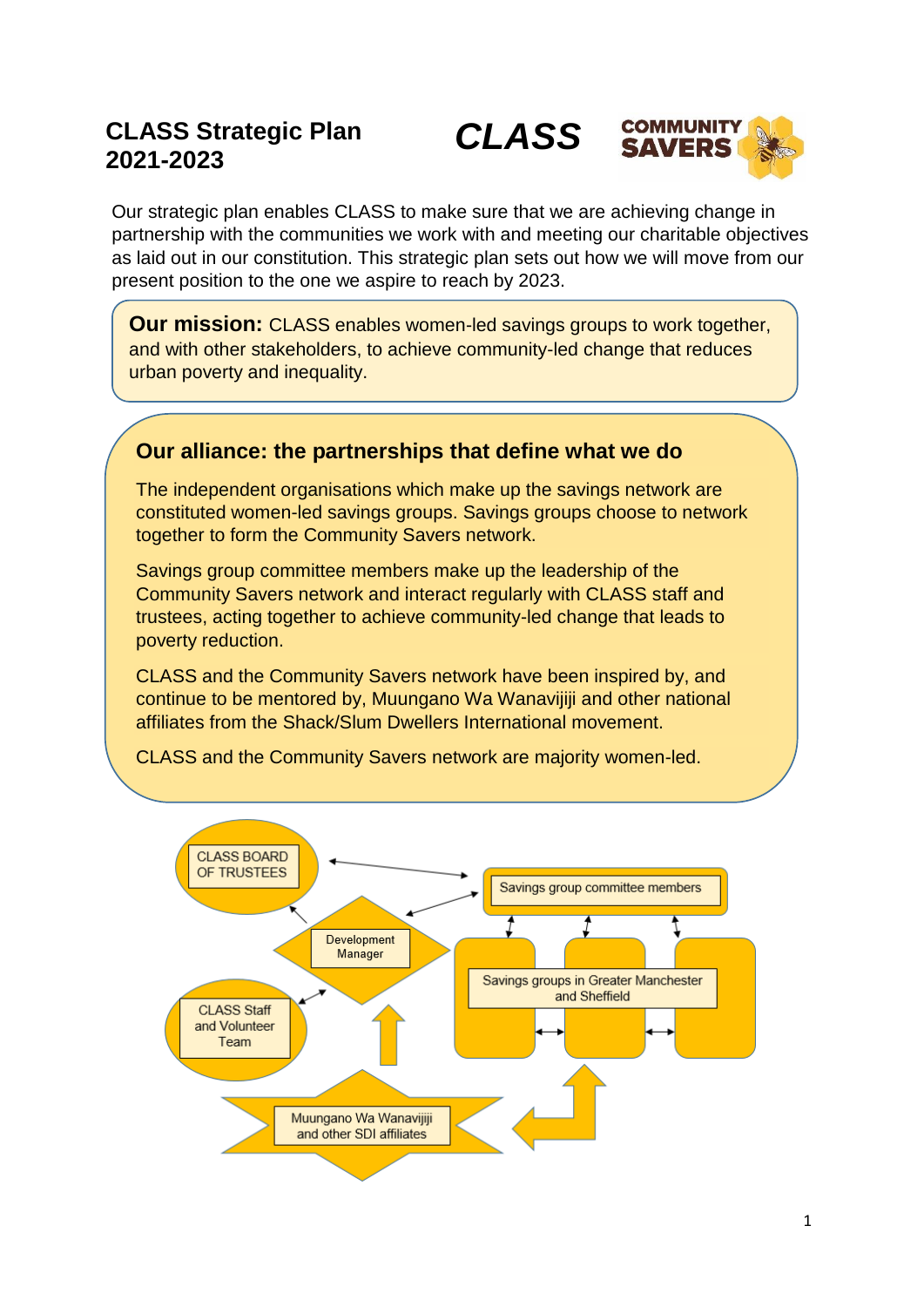### **Our ethos and values: why we believe our work matters**

- Poverty is perpetuated by unequal economic, social and political power relations and negative social stereotyping.
- Low-income women are disproportionately affected by poverty. They understand how people experience and negotiate poverty and the social dynamics of their community but experience intersecting inequalities that constrain voice and leadership potential.
- When people work collectively through women-led community associations which are actively involved in developing solutions to poverty, these solutions are more effective because they address the needs of low-income women in their approaches and impacts.
- We know this from the experiences of savings-based movements like Shack/Slum Dwellers International focused on women's leadership, coproduction and voice.
- ❖ Women should be supported to play lead roles in developing collective solutions for increased wellbeing and poverty reduction.
- To reduce urban poverty, processes of co-production are required which recognise community expertise and promote professionalcommunity partnerships involving the sharing of power and resources.
- Many traditional forms of collective action in the UK have become fragmented in response to wider political, economic and social change.
- Savings-based organising approaches like SDI's have great potential for rebuilding collective identity among low-income communities and catalysing women-led and coproduced solutions that work.

## **Our goals: what we want to be different about the world**

- *Women's leadership*: more low-income women from a diversity of backgrounds are in community leadership positions developing local initiatives and guiding interventions by other stakeholders
- *Stronger community associations:* more people (particularly women) are working together within place-based and resident-led associations which have more ambitious agendas that are successfully realised
- *Financial resilience***:** People (particularly women) in low-income areas have more savings, less debt and are better able to cope with set-backs
- *Wellbeing***:** People (particularly women) living in low-income areas have improved mental and physical health
- *Family wellbeing*: Families have more stability with less children taken into care; women have the confidence to leave abusive relationships
- *Positive communications***:** There is less class- and place-based discrimination against people living in lower-income areas
- *Co-production and voice*: Communities are making gender-sensitive plans for their areas in partnership with local government and other stakeholders which are then implemented; public interventions in neighbourhoods are more effective; there is less inequality in access to resources, services and infrastructure across different neighbourhoods.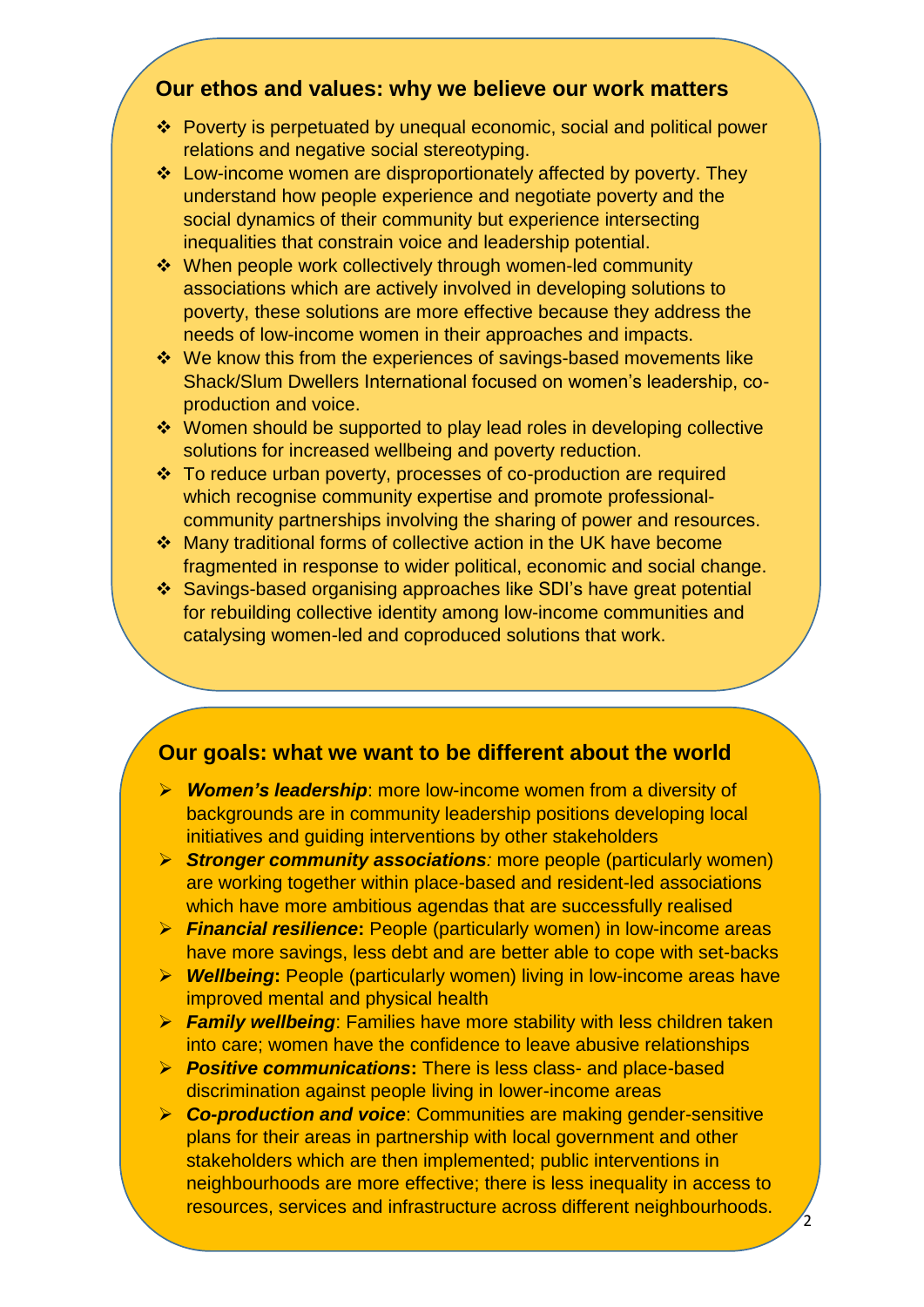## **Our strategic priorities 2021 - 2023**

- **1. Strengthen and expand the women-led savings network in Greater Manchester and Sheffield with a focus on equality, diversity and inclusion.**
- **2. Enable savings groups to share ideas and work in partnership with others to develop gender-sensitive initiatives that reduce poverty and inequality.**
- **3. Strengthen the network's relationship with Muungano Wa Wanavijiji and SDI in support of a stronger movement and global grassroots solidarity**
- **4. Raise the profile of the savings movement among funders, policy makers and practitioners in England including through effective monitoring and evaluation, documentation and reporting, and communications.**
- **5. Acquire the financial and human resources that we need to progress these strategic priorities**

## **Our objectives: how we will put our priorities into practice**

#### **SP1. Strengthen and expand the women-led savings network in Greater Manchester and Sheffield with a focus on equality, diversity and inclusion.**

- Strengthen the skills and knowledge base of the women-led committees in relation to running and managing their savings group and increasing reach and inclusiveness
- Build the 'network leadership' capacity of committee members ensuring groups are supporting each other, holding each other accountable, holding CLASS accountable and setting the strategic direction of the movement
- Mobilise at least two new savings groups each year in new areas of Greater Manchester and Sheffield (including among BAME communities or in neighbourhoods with a high proportion of BAME residents)

#### **SP2. Enable savings groups to share ideas and work in partnership with others to develop initiatives that reduce poverty and inequality**

- Enable savings groups and community associations in GM and Sheffield to learn from each other's experiences and practices, and community action elsewhere, and increase understanding about issues of concern
- Work in partnership with at least two savings groups per year to develop smallscale gender-sensitive precedent-setting projects grounded in community data gathering and co-production